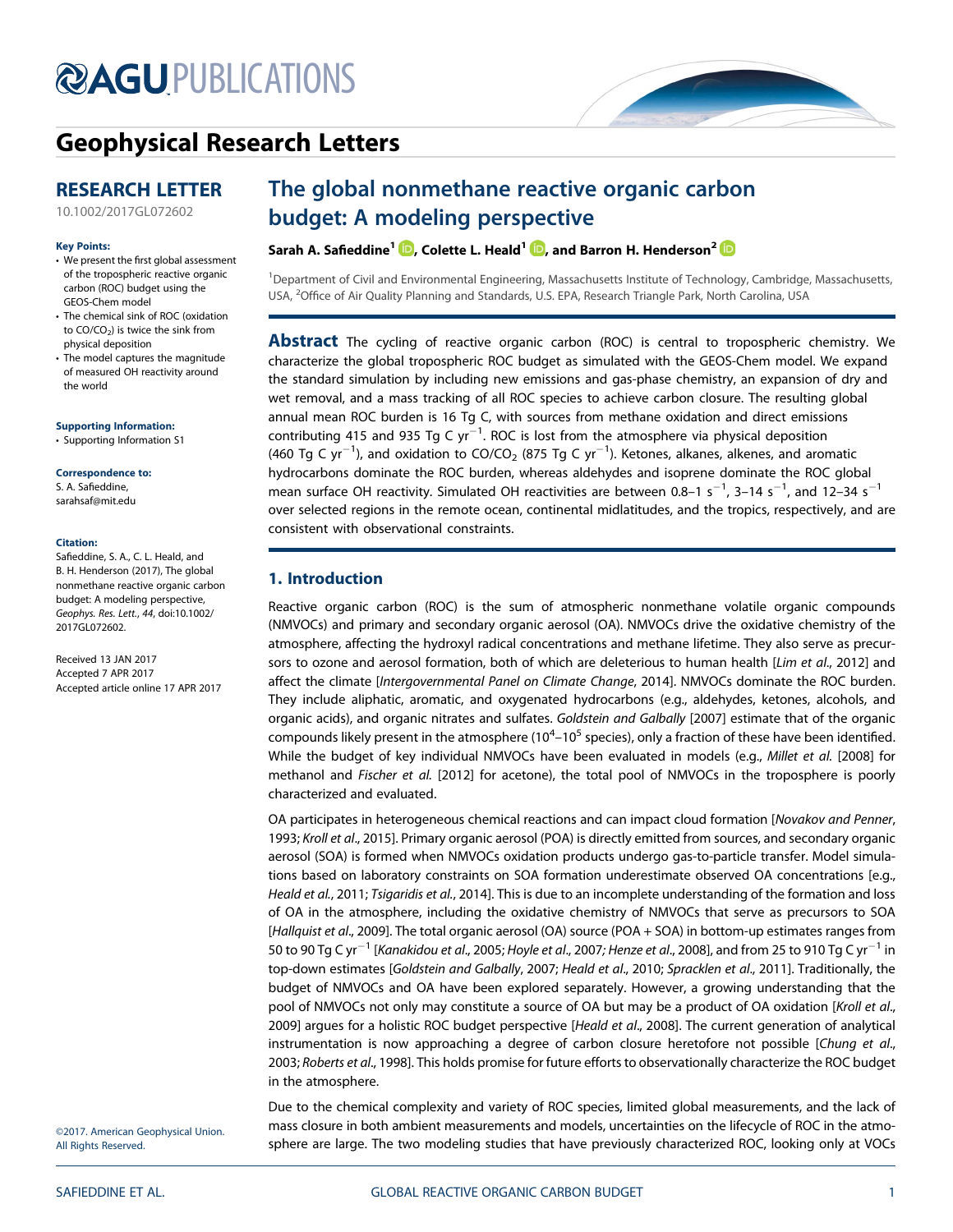[Folberth et al., 2005] or focusing on organic nitrate and phosphorous [Kanakidou et al., 2012], show large differences. Back-of-the-envelope budgets of ROC in the atmosphere are also characterized by large uncertainties [Goldstein and Galbally, 2007; Hallquist et al., 2009]. To date, no self-consistent budget of ROC (including both gas and particle phase) has been estimated based on our current process-based understanding. This study therefore attempts to construct a holistic simulated budget of known ROC in the global troposphere using a 3-D chemical transport model. Given the computational limitations of such a model, a simplified perspective on this chemistry is necessarily represented. Nevertheless, this work provides new insight into the current model representation of the flow of ROC in and out of the atmosphere, and new opportunities to use observations to identify deficiencies in the lifecycle representation of ROC.

## 2. Model Description

We use the global chemical transport model GEOS-Chem v9-02 [\(www.geos-chem.org\)](http://www.geos-chem.org), with modifications (see section 3) to develop the first ROC global budget. GEOS-Chem is driven by assimilated meteorology from the NASA Global Modeling and Assimilation Office. Our simulations are driven by GEOS-5 meteorological data for 2007–2010 at a horizontal resolution of 2° latitude by 2.5° longitude and 47 vertical levels.

The standard GEOS-Chem simulation includes a coupled description of  $HO_{x}NO_{x}-VOC-O_{3}-BrO_{x}$  chemistry [Bey et al., 2001; Mao et al., 2013]. The chemical mechanism includes 123 species (of which 66 are advected) and 357 chemical reactions, including 64 photolysis reactions (based on the FAST-J photolysis scheme [Wild et al., 2000]). Methane concentrations are based on the NOAA GMD flask observations [\(http://www.esrl.noaa.gov/](http://www.esrl.noaa.gov/gmd/ccgg/flask.php) [gmd/ccgg/](http://www.esrl.noaa.gov/gmd/ccgg/flask.php)flask.php) and are fixed to annual zonal mean values in four latitude bands. SOA formation from biogenic (isoprene, monoterpenes, and sesquiterpenes) and aromatic (benzene, toluene, and xylene) compounds is described by a volatility basis set scheme, where aerosol is reversibly formed from the first or second-generation oxidation products of the parent hydrocarbon [Pye et al., 2010]. With the exception of isoprene, the precursor chemistry for SOA formation is not coupled to the gas-phase chemical mechanism in the standard GEOS-Chem v9-02 release. The GEOS-Chem species and chemical mechanism are described in the supporting information.

We use primary organic aerosol anthropogenic emissions from Bond et al. [2007], with North American emission seasonality following Park et al. [2003]. Global anthropogenic/biofuel emissions are from EDGARv3 for CO, NO<sub>x</sub>, and SO<sub>x</sub>, including emissions from ship exhaust [Olivier and Berdowski, 2001], and from RETRO for VOCs, except ethane emissions which are from Xiao et al. [2008]. Regional emissions inventories override the global inventories. These include the EPA/NEI-2005 for the United States ([http://www.epa.gov/](http://www.epa.gov/ttnchie1/trends/) [ttnchie1/trends/](http://www.epa.gov/ttnchie1/trends/)), the CAC for Canada ([http://www.ec.gc.ca/pdb/cac/\)](http://www.ec.gc.ca/pdb/cac/), BRAVO for Mexico [Kuhns et al., 2005], and Streets et al. [2006] for Asia. When available, emissions are scaled from a base year according to estimates provided by individual countries, as described by van Donkelaar et al. [2008]. Anthropogenic scale factors are applied for 2007–2010 as appropriate over the U.S., Canada, and Europe and remain fixed at 2006 levels for other regions. Biogenic VOC emissions are calculated interactively within the GEOS-Chem model using the MERRA meteorology based on MEGAN v2.02 [Guenther et al., 2006]. The GEOS-Chem standard mechanism includes organic ocean sources for acetone and dimethyl sulfide (DMS). Global year-specific biomass-burning emissions are from the GFED3 inventory [Mu et al., 2011].

Removal of gases and particles occurs via wet and dry deposition. Wet scavenging is described by Amos et al. [2012] for gases and Liu et al. [2001] for aerosols. Dry deposition is based on a resistance parameterization described by Wesely [1989].

The GEOS-Chem simulation of organic species has been extensively evaluated against observations, including studies by Jacob et al. [2005] and Millet et al. [2008] for methanol, Millet et al. [2010] for acetaldehyde, Fischer et al. [2012] for acetone, Mao et al. [2013] for ozone, isoprene and its oxidation products, Fischer et al. [2014] for PAN, Fisher et al. [2016] for organic nitrates, and Zhu et al. [2016] for formaldehyde.

## 3. Updates to the Organic Carbon Simulation in GEOS-Chem

A number of modifications were made to the standard GEOS-Chem simulation to enable the characterization of the global ROC budget. We perform a complete mass tracking of all reactive carbon species, including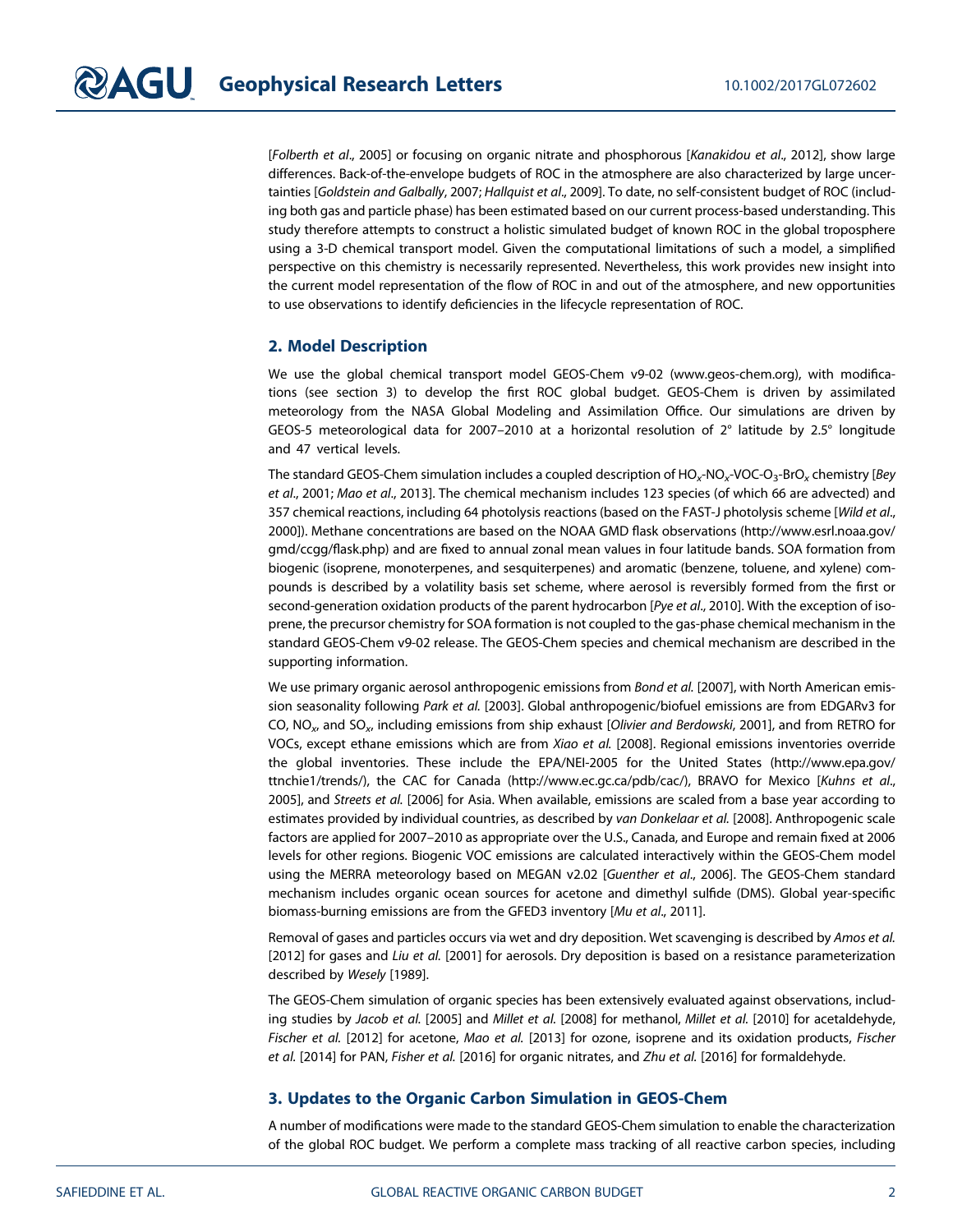short-lived intermediates, and add their wet and dry deposition where applicable. We also updated relevant Henry's Law coefficients in the dry and wet deposition scheme following Sander [2015, and the references therein]. We add new emissions of ocean methanol and acetaldehyde source, assuming a constant seawater concentration of 118 and 6 nM, respectively, as described by Millet et al. [2008] and Millet et al. [2010]; biogenic 2-methyl-3-buten-2-ol (MBO), methanol, ethanol, formic acid, acetic acid, and formaldehyde from MEGAN [Guenther et al., 2012]; biomass and biofuel hydroxyacetone, glycaldehyde, glyoxal, methylglyoxal, isoprene, formic and acetic acid and biomass, biofuel and anthropogenic acetylene, ethylene, methanol, and ethanol using emission factors with respect to CO from EDGAR, Millet et al. [2008], Andreae and Merlet [2001], Akagi et al. [2011], and Paulot et al. [2011].

We add gas-phase chemistry of aromatics and monoterpenes, as described by Knote et al. [2014] and Fisher et al. [2016], respectively. We link the aromatics and monoterpene chemistry to the existing SOA formation mechanism [Pye et al., 2010]. We also add the oxidation of acetylene and ethylene from the CAM-Chem chemical mechanism [Lamarque et al., 2012] and MBO chemistry from Knote et al. [2014].

We ensure carbon closure in all the reactions included in the GEOS-Chem chemical mechanism. Typically, chemical mechanisms are not designed with carbon closure in mind; for example, the lumping of species (e.g., all alkanes > C-3 are lumped together in the GEOS-Chem chemical mechanism as ALK4) leads to some ambiguity about the molecular weights of lumped species. We modify 13 previous "carbon creating" reactions to preserve carbon. For the subset (76 of 293 total reactions) of reactions where carbon was lost, we enforce carbon conservation by tracking the lost carbon as  $CO<sub>2</sub>$  (labeled as { $CO<sub>2</sub>$ } in Table 2 in the supporting information). In reality, some of this "lost carbon" may oxidize to another ROC species rather than  $CO<sub>2</sub>$  leading to a possible overestimate of  $CO<sub>2</sub>$  production. Given that a small fraction of the  $CO<sub>2</sub>$  produced in our mechanism (5%) is from this lost carbon, this is a negligible source of uncertainty in our budgets. We achieve carbon closure in the particle phase by removing the semivolatile carbon mass from its gas-phase precursor.

Our new scheme adds 53 species and 97 chemical reactions including 11 photolysis reactions to the standard gas-phase chemical mechanism.

#### 4. Results

We present in what follows the simulated ROC budget for the year 2010. Uncertainties associated with this budget are discussed in section 5. Table 1 summarizes the burden, emissions, and loss of the ROC species in our simulation. Ninety percent of the total ROC burden is represented by 27 organic species included in our simulation, the remaining 139 species are totaled as "All Other" in Table 1. Where available, we compare to burden estimates for specific species from the literature.

Figure 1 shows the simulated annual ROC column concentrations and the total surface reactivity. High ROC concentrations correspond to regions with high emissions, in particular around the tropics. In the northern midlatitudes anthropogenic NMVOCS sources, such as hydrocarbons and ketones have sufficiently long lifetimes (days to few months) to allow transport and hemispheric mixing. The lowest ROC concentrations are found in the remote Southern Hemisphere. Figure 1b shows the chemical speciation of the global ROC. The leading contributors to ROC are the longer-lived species, including alkanes, alkenes, and aromatic hydrocarbons (together denoted as  $C_xH_y$ ), ketones, and acids. The total ROC is dominated by gas phase species, with OA contributing 5% of the total burden.

The global distribution of the total surface OH reactivity (the inverse of OH lifetime) is shown in Figure 1c. It provides an alternate perspective on the relative importance of reactive carbon species and is derived as  $\sum [X_i]\times k_{\mathsf{OH}+X_{i'}}$  where  $[X_i]$  is the concentration of each of the species reacting with OH; values of  $k_{\mathsf{OH}+X_i}$ are given in supporting information.

Figure 1c shows the total OH reactivity, which includes the reactivity of OH to all of the species (inorganic and organic) included in our model simulation. Regions with high emissions such as the tropics, eastern Asia, and the eastern United States show the highest reactivities (~5–50 s $^{-1}$ ), whereas reactivities at the surface of the ocean are as small as 0.5 s $^{-1}$ . Typical values in the free troposphere (750–350 hPa, not shown here) are between 0.2 and 2 s $^{-1}$ . *Lelieveld et al*. [2016] show a similar range of simulated OH reactivities. Figure 1d illustrates the different chemical species' contribution to the total OH reactivity. Aldehydes and isoprene and its direct oxidation products are the leading ROC contributors to the global surface OH reactivity. Our expanded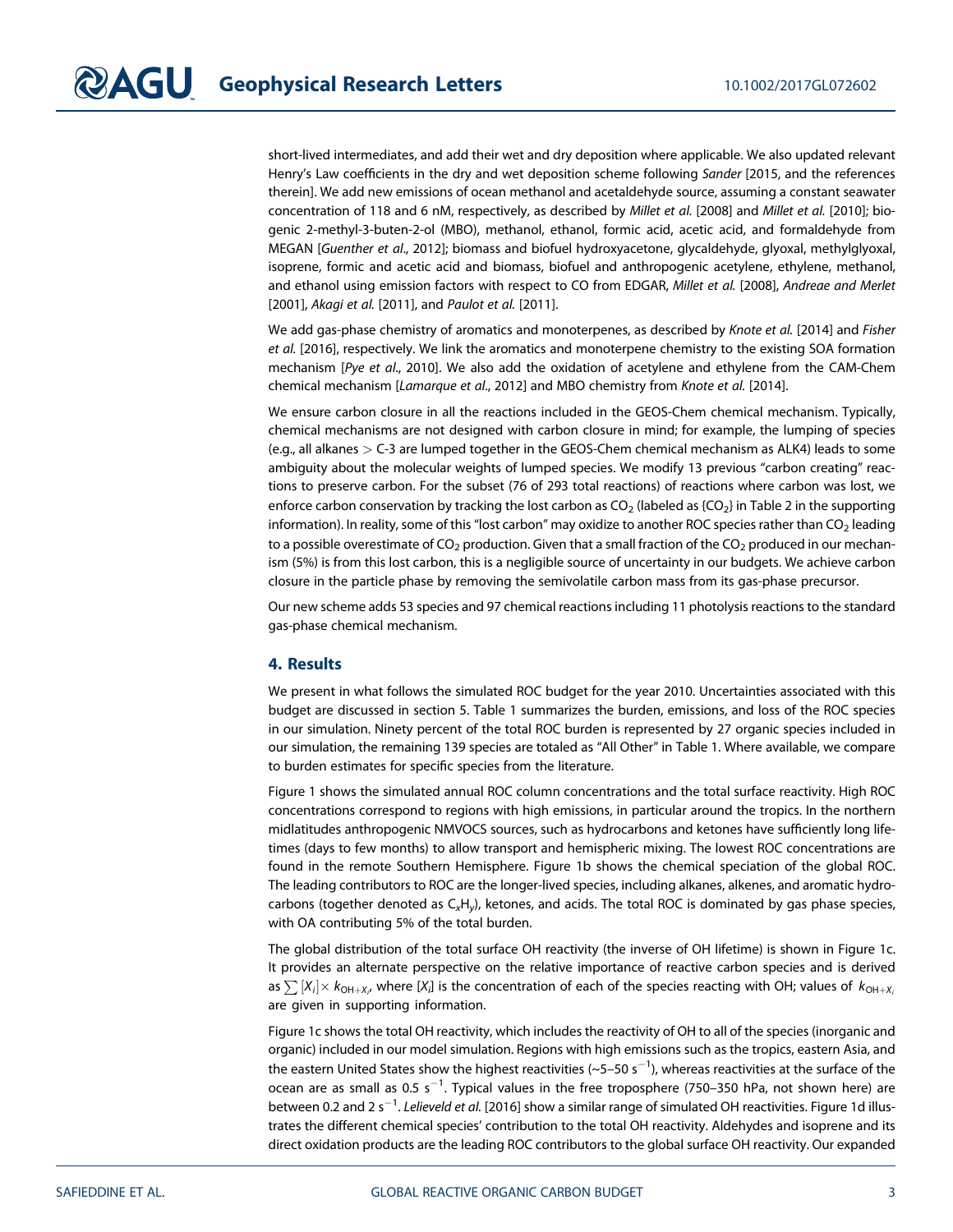| י<br>גרי<br>l<br>i<br>$\mathcal{L}^{\text{max}}_{\text{max}}$<br>j<br>I<br>)<br>)<br>I<br>I |  |
|---------------------------------------------------------------------------------------------|--|
| l<br>į<br>l                                                                                 |  |

|                                                                                                                                                |                                                                             |                                    |                                  |                                      |                      | Deposition |
|------------------------------------------------------------------------------------------------------------------------------------------------|-----------------------------------------------------------------------------|------------------------------------|----------------------------------|--------------------------------------|----------------------|------------|
| Description                                                                                                                                    | Formula                                                                     | Burden (TgC)                       |                                  | Emissions (Tg C $yr^{-1}$ )          |                      |            |
|                                                                                                                                                |                                                                             |                                    | Biogenic (Includes<br>Net Ocean) | <b>Biomass</b>                       | Anthropogenic        |            |
| $>C2$ organic acids<br>Acetone                                                                                                                 | CH <sub>3</sub> C(O)CH <sub>3</sub><br>C <sub>2</sub> H <sub>5</sub> C(O)OH | $3.14(3.47, 2.4 - 4.5)^{\text{b}}$ | 23.16                            | 1.62                                 | 1.55                 |            |
| methanol                                                                                                                                       | CH <sub>3</sub> OH                                                          | $1.39(1.2^c, 1.5^d)$               | 46.48                            | 2.91                                 |                      |            |
| Ethane                                                                                                                                         | $C_2H_6$                                                                    | $1.35(1.7^e)$                      |                                  | 2.25                                 | 3.07<br>6.94         |            |
| Methylhydroperoxide                                                                                                                            | CH <sub>3</sub> OOH                                                         | 0.77                               |                                  |                                      |                      |            |
| Primary OA                                                                                                                                     |                                                                             | $0.52(0.06 - 0.8)^f$               |                                  | 19.97                                | 9.33                 |            |
| Lumped semivolatile gas products of monoterpene + sesquiterpene oxidation                                                                      |                                                                             | 0.47                               |                                  |                                      |                      |            |
| Formaldehyde                                                                                                                                   | CH <sub>2</sub> O                                                           | $0.44(0.4-0.41)^9$                 | 1.99                             | 2.82                                 | 0.40                 |            |
| Peroxyacetylnitrate                                                                                                                            | $CH_3C(O)OONO2$                                                             | $0.41(0.38 - 0.46)^9$              |                                  |                                      |                      |            |
| Propane                                                                                                                                        | $C_3H_8$                                                                    | $0.40(0.68^{\circ})$               |                                  | 1.03                                 | 11.57                |            |
| Lumped semivolatile gas products of isoprene oxidation                                                                                         |                                                                             | 0.40                               |                                  |                                      |                      |            |
| $>$ = $C_4$ alkanes                                                                                                                            | $C_4H_{10}$                                                                 | $0.37(0.34^e)$                     |                                  | 0.76                                 | 21.48                |            |
| Hydroxyacetone                                                                                                                                 | HOCH <sub>2</sub> C(O)CH <sub>3</sub>                                       | 0.35                               |                                  |                                      |                      |            |
| Acetic acid                                                                                                                                    | CH <sub>3</sub> C(O)OH                                                      | $0.34(0.22^{h})$                   | 1.33                             | 2.62<br>3.36                         | $0.23$<br>$0.81$     |            |
| Acetaldehyde                                                                                                                                   | CH <sub>3</sub> CHO                                                         | 0.33(0.27)                         | 47.28                            |                                      | 0.41                 |            |
| Formic Acid                                                                                                                                    | HCOOH                                                                       | $0.31(0.13^{h}, 0.1 - 0.31^{h})$   |                                  |                                      |                      |            |
| >C <sub>3</sub> ketones (methyl ethyl ketone)                                                                                                  | $C_4H_8O$                                                                   | 0.27                               |                                  | $3.36$<br>$1.36$<br>$1.56$<br>$0.17$ | 0.10<br>0.32<br>0.52 |            |
| isoprene                                                                                                                                       | $CH2 = C(CH3)CH = CH2$                                                      | 0.22                               | 468.94                           |                                      |                      |            |
| Lumped semivolatile gas products of monoterpene + sesquiterpene oxidation                                                                      |                                                                             | 0.18                               |                                  |                                      |                      |            |
| Peroxyacetic acid                                                                                                                              | CH <sub>3</sub> C(O)OOH                                                     | 0.17                               |                                  |                                      |                      |            |
| Acetylene                                                                                                                                      | $C_2H_2$                                                                    | $0.17(0.2^k)$                      |                                  | $\overline{11}$                      | 2.30                 |            |
| Isoprene epoxide                                                                                                                               | $C_5H_8O$                                                                   | 0.16                               |                                  |                                      |                      |            |
| <b>Benzene</b>                                                                                                                                 | $6H_6$                                                                      | 0.13(0.21 <sup>1</sup> )           |                                  | 1.48                                 | 3.25                 |            |
| Hydroperoxide from benzene                                                                                                                     | C <sub>6</sub> H <sub>5</sub> OOH                                           | 0.13                               |                                  |                                      |                      |            |
| $>$ = C4 alkylnitrates                                                                                                                         | C4H9NO3                                                                     | $\overline{0}$                     |                                  |                                      |                      |            |
| Dimethylsulfide                                                                                                                                | $CH3)_{2}S$                                                                 | $0.1(0.06^{m})$                    | 14.19 (ocean)                    |                                      |                      |            |
| Glycoaldehyde                                                                                                                                  | HOCH <sub>2</sub> CHO                                                       | 0.09                               |                                  | 0.85                                 | 0.25<br>23.5         |            |
|                                                                                                                                                |                                                                             | $\ddot{1}$                         | 345                              | $\frac{3}{8}$                        |                      |            |
| esis.<br><sup>a</sup> Burden estimates from the literature are shown in parenth<br><sup>b</sup> Fischer et al. [2012, and references therein]. |                                                                             |                                    |                                  |                                      |                      |            |
|                                                                                                                                                |                                                                             |                                    |                                  |                                      |                      |            |
|                                                                                                                                                |                                                                             |                                    |                                  |                                      |                      |            |
|                                                                                                                                                |                                                                             |                                    |                                  |                                      |                      |            |
|                                                                                                                                                |                                                                             |                                    |                                  |                                      |                      |            |
|                                                                                                                                                |                                                                             |                                    |                                  |                                      |                      |            |
|                                                                                                                                                |                                                                             |                                    |                                  |                                      |                      |            |
|                                                                                                                                                |                                                                             |                                    |                                  |                                      |                      |            |

mKloster et al. [2006].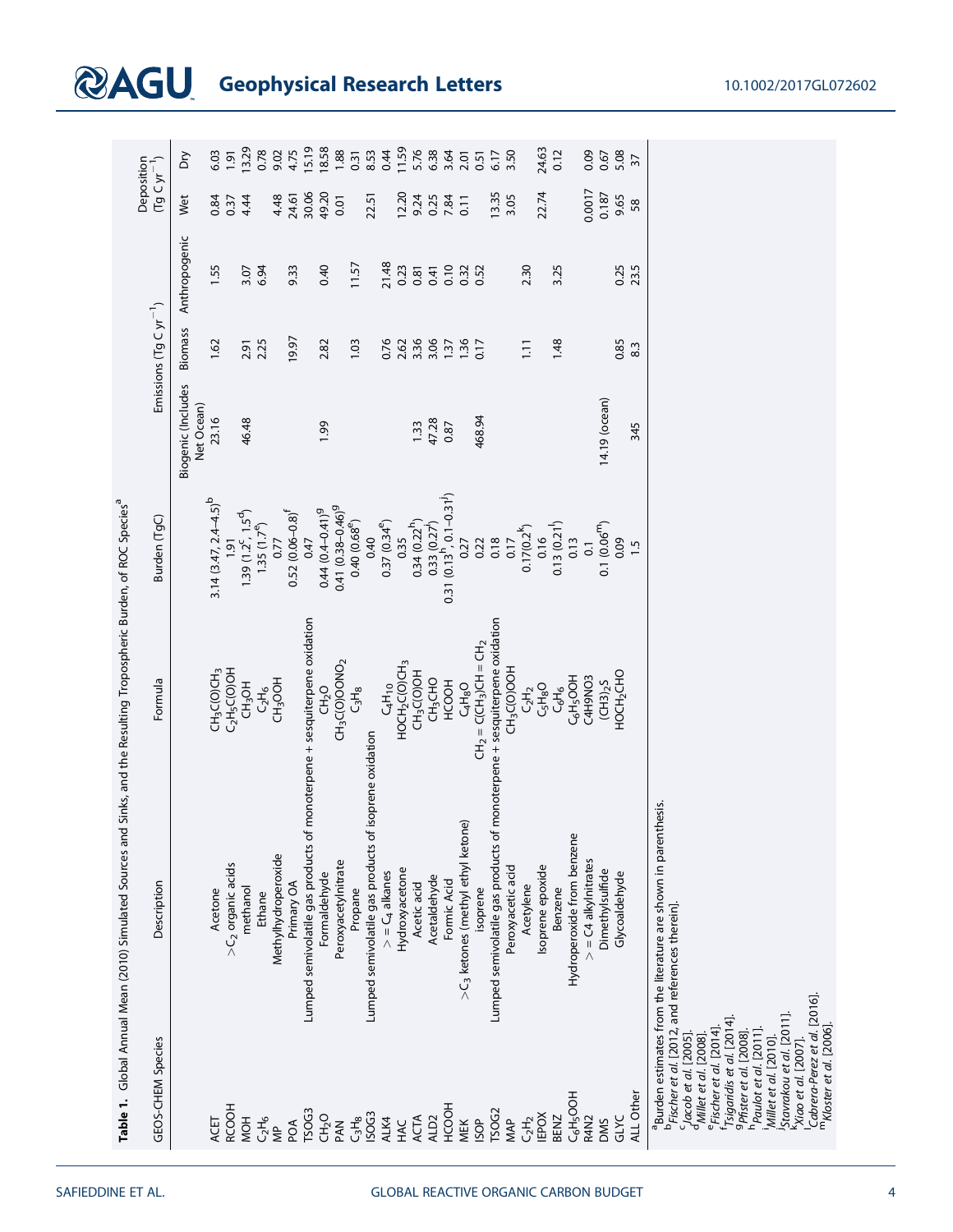# **CAGU** Geophysical Research Letters 10.1002/2017GL072602



Figure 1. GEOS-Chem simulation of ROC for 2010: (a) annual mean global distribution of the ROC column concentrations; (b) global annual mean ROC burden (16 Tg C) by chemical class; (c) annual mean surface (the first GEOS-5 grid box extends from the ground to ~125 m, depending on surface pressure) total OH reactivity and (d) annual mean surface OH reactivity  $(1.6 s<sup>-1</sup>)$  by chemical class, calculated by multiplying the mean concentration of reactive species at the surface with their respective reaction rate constant. Plus sign refers to oxidation products of the given precursor.

treatment of ROC increases the diagnosed annual mean surface OH reactivity by 20% from the standard GEOS-Chem chemical mechanism.

To highlight how OH reactivity reflects local chemistry, we show in Figure 2 the contribution of various chemical species to the local reactivity over different regions in the world. The seasonal variation of the OH reactivity is shown in the bar chart in Figure 2.



Figure 2. Local annual mean (2010) simulated surface OH reactivity at seven illustrative locations (marked with cross sign). The contribution of species/classes of species to the total reactivity is shown in different colors.  $C_xH_y$  refers to alkanes, alkenes, and aromatic hydrocarbons; Ald refers to all compounds with an aldehyde group; and OVOCs represent all other oxygenated VOCs (acids, alcohols, peroxides, and intermediates). The seasonal mean reactivity at each of the locations is shown on the chart to the right.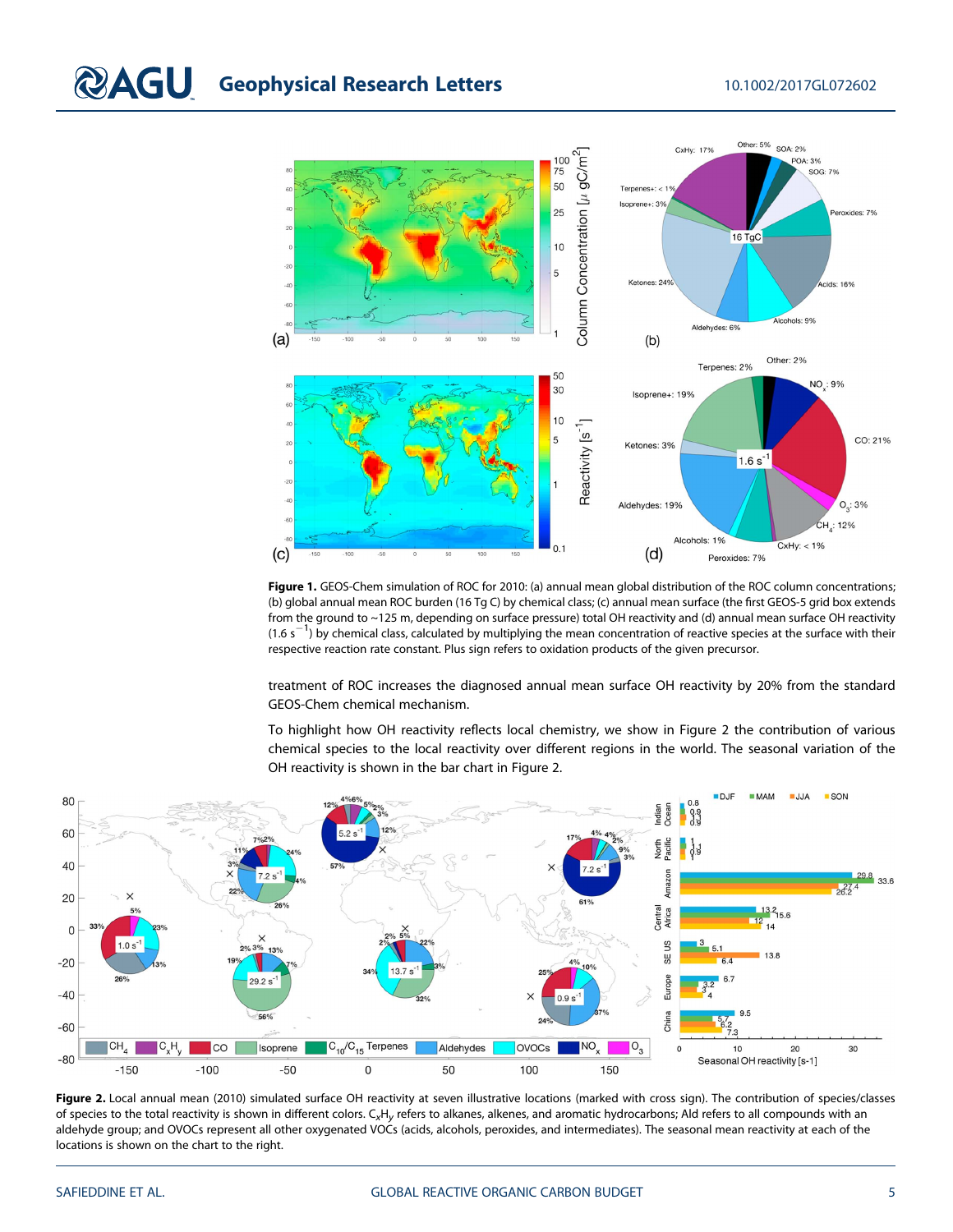

Figure 3. The global reactive organic carbon (ROC) 2010 tropospheric budget simulated with GEOS-Chem. Values in italics were derived assuming the total budget is in steady state.

Low total OH reactivity of around 1  $s^{-1}$  is recorded above the ocean in both the Northern and Southern Hemispheres, in agreement with measured values [e.g., Brauers et al., 2001].

In Europe and China,  $NO<sub>x</sub>$  and CO dominate the total reactivity with higher reactivities in winter. This primarily reflects the elevated primary anthropogenic emissions in this season. In the eastern United States biogenic species such as isoprene, and OVOCs play a more significant role in the total reactivity, with higher reactivities in summer, consistent with vegetation phenology. These simulated values are consistent with measurements of total OH reactivity in urban areas [Sinha et al., 2008; Lou et al., 2010; Mao et al., 2010; Dolgorouky et al., 2012; Whalley et al., 2016]. Over central Africa and Amazonia, biogenic compounds dominate the total reactivity. The seasonal mean OH reactivities simulated in these two regions are between 12 and 34  $\text{s}^{-1}$ . These simulated values agree well with the reactivities observed over regions with high biogenic emissions (10–62 s<sup>-1</sup>, including in canopy measurements [*Edwards et al.*, 2013; Sinha et al., 2008; Nolscher et al., 2016]). This suggests that isoprene emissions and low  $NO<sub>x</sub>$  isoprene chemistry are adeguately captured by the simulation. A more detailed comparison against OH reactivities measured in different years than simulated here is not possible; however, such comparisons should be included in future efforts to evaluate model skill in representing the local chemical environment.

Figure 3 provides a process-based quantification of the global ROC budget diagnosed from our GEOS-Chem simulation. The annual mean ROC burden for the year 2010 is 16 Tg C and is dominated by NMVOCs (15 Tg C). However, as discussed in section 5, we likely underestimate the OA burden in our simulation.

The sources of atmospheric ROC include direct emissions and oxidation of methane, together totaling ~1350 Tg C yr $^{-1}$  in our simulation. Direct emissions of 935 Tg C yr $^{-1}$ , of which 29 Tg C yr $^{-1}$  are emitted as primary OA, are in good agreement with two modeling studies by *Kanakidou et al*. [2012] (990 Tg C yr $^{-1})$ and Folberth et al. [2005] (1166 Tg C yr $^{-1}$ ). The loss of ROC is from physical deposition processes, oxidation to CO or CO<sub>2</sub>, and a small loss to the stratosphere via transport. The gas-phase deposition total (412 Tg C yr $^{-1}$ ) is in close agreement to that reported by *Kanakidou et al*. [2012] (381 Tg C yr $^{-1}$ ). Our particle deposition totals 48 Tg C yr $^{-1}$  is smaller than the estimate of *Kanakidou et al*. [2012] (147 Tg C yr $^{-1}$ ); this can be explained, in part, by the OA underestimate in our model (discussed in section 5).

In this study, CO2 is a carbon reservoir species which is a product of chemical oxidation; we do not include any direct CO<sub>2</sub> emissions or uptake. The annual mean flux from ROC to CO/CO<sub>2</sub> in this study is 885 Tg C yr $^{-1}$ . We estimate that chemical oxidation of ROC and emitted CO provide a source of 1.27 Pg C yr<sup>-1</sup> of CO<sub>2</sub>. Suntharalingam et al. [2005] estimate a somewhat lower value of 1.1 Pg C  $vr^{-1}$  using a previous version of GEOS-Chem, which did not include all of the ROC emission sources included in our simulation. Folberth et al. [2005] suggest a total chemical CO<sub>2</sub> production of 1.21 Pg C yr $^{-1}$ , in closer agreement to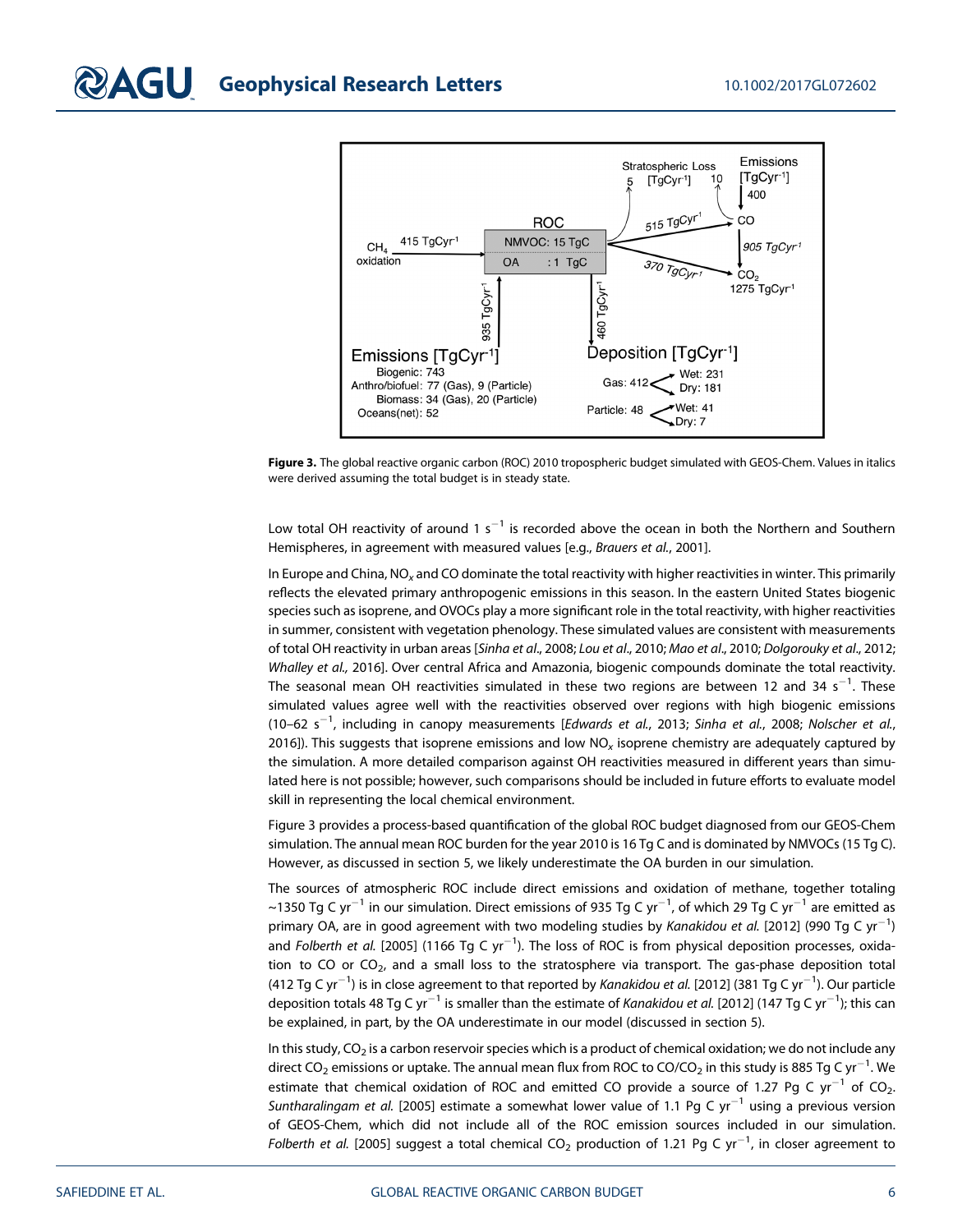our results. With a decadal (2003–2012) mean of CO<sub>2</sub> sources of 9.5 Pg C yr<sup>-1</sup> [Le Quéré et al., 2014], this work shows that chemical production constitutes over 13% of the total present-day source of CO<sub>2</sub>. Given the spatial and temporal variability of ROC, accounting for the variation in this source may be critical for  $CO<sub>2</sub>$  inversion studies.

The differences in absolute emissions and the treatment of methane oxidation (included here) make it challenging to compare our values with the qualitative budgets derived by Hallquist et al. [2009] and Goldstein and Galbally [2007]. However, we note that Hallquist et al. [2009] suggest that the loss of ROC via deposition is 2.4 times larger than the oxidation to  $CO/CO<sub>2</sub>$ . We find the opposite: oxidation loss of ROC is 1.9 times the deposition loss. This suggests that chemical processing is a more efficient loss mechanism than previously suggested. The ratio of chemical to physical loss of ROC may be a useful diagnostic for assessing and comparing model simulations of ROC processing.

#### 5. Uncertainties

Figure 3 represents a self-consistent budget of ROC in the atmosphere based on current process-based understanding. It is our best estimate of the ROC budget; nevertheless, uncertainties on the burden and fluxes in Figure 3 remain large.

While we have made a significant effort to expand the treatment of ROC in our simulation, this scheme is by no means a complete simulation of all ROC sources and transformations. Computational limitations imply that the level of chemical detail is limited, however, from a budget perspective; this is not likely a significant limitation since our simulation represents the key moderate to long-lived constituents of ROC. We have, however, omitted some sources and transformation which are poorly understood or constrained. In particular, we do not include any sources of intermediate volatile organic compounds (IVOCs), precursors of SOA [Robinson et al., 2007]. A lack of measurements of compounds in this volatility range precludes a good understanding of the emissions and chemical transformation of IVOCs. Limited studies to date suggest that these compounds could constitute a source of ~50-200 Tg yr<sup>-1</sup> [Jathar et al., 2011; Shrivastava et al., 2015; Hodzic et al., 2016]. We also do not include emissions of terpenes from the oceans; the magnitude of these sources is not well constrained but is not thought to exceed 41 Tg C  $yr^{-1}$  [Luo and Yu, 2010].

Our model scheme does not describe some chemical transformations relevant to SOA. Laboratory studies have shown that water-soluble VOCs can partition into clouds, fogs, and aerosol water and react forming low volatility products [Ervens et al., 2011]. Models suggest sources of in-cloud SOA formation range from 20 to 30 Tg  $yr^{-1}$  [McNeill, 2015]; however, ambient data available to verify this source are limited. Photolytic SOA loss (e.g., that of monoterpene SOA [Henry and Donahue, 2012]), functionalization, fragmentation [Kroll et al., 2009; Chacon-Madrid and Donahue, 2011], and accretion of condensed phase organics (e.g., that of C<sub>10</sub> aldehydes [Barsanti and Pankow, 2004]) are also other mechanisms that are not included in our study. Uncertainties on these processes remain large. Neglecting these processes affects the flow between the gas and particle phase of ROC but is unlikely to impact the overall budget of ROC. Some models compensate for the underestimate of SOA formation in laboratory-yield-based simulations by adding an additional source of ~100 Tg  $yr^{-1}$  of OA [e.g., Spracklen et al., 2011] or an unconstrained aging parameterization with more volatile organic constituents converted to less volatile ones [e.g., Jo et al., 2013; Shrivastava et al., 2011]. We do not do so here; therefore, we highlight that our ROC simulation underestimates the amount of carbon in the particle phase. It remains unclear to what degree emissions of additional ROC sources versus chemical transformations of existing gas-phase ROC is needed to capture OA concentrations.

It is challenging to estimate the uncertainties on each of the terms presented in Figure 3. The simulated burden for specific NMVOC species compare well with previous modeling studies (Table 1), many of which have been evaluated against observations. Observational constraints suggest that our OA burden underestimate is likely within a factor of 2 [Heald et al., 2011; Tsigaridis et al., 2014]. We therefore estimate that the uncertainty on the tropospheric burden of ROC is within 15%. We have repeated our simulation for multiple years (2008–2010) and find that the terms in the budget change by 2–3% (direct emissions), 4–5% (deposition), and 0–1% (CO<sub>2</sub> from ROC), demonstrating that the budget is relatively robust to year-to-year differences in meteorology and natural emissions (including fires). Given the above discussion of missing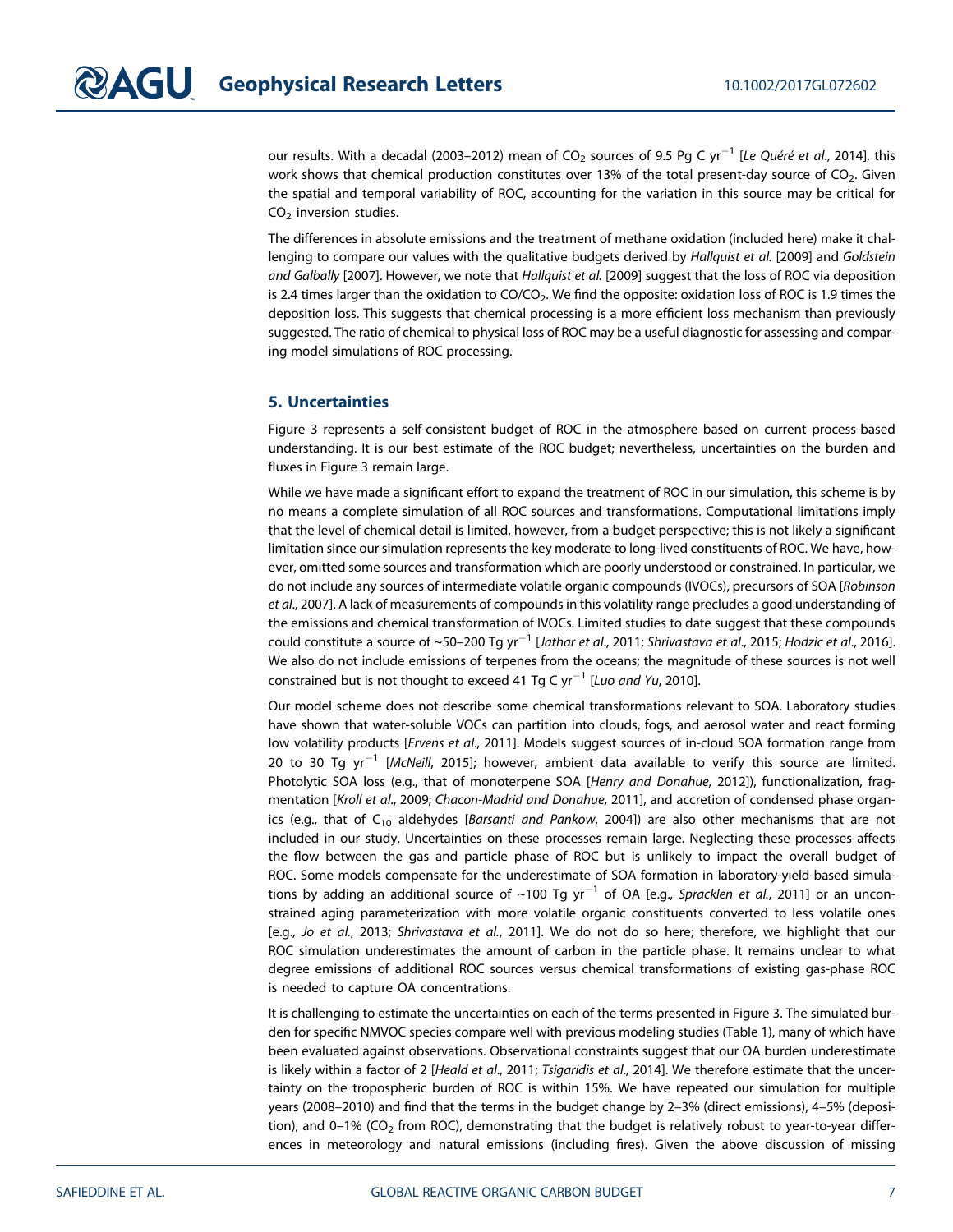emissions, sources of ROC may be biased low by up to ~10%; however, uncertainties on existing sources exceed this. Direct emissions have uncertainties reported in the literature between 20 and 100% [e.g., Bond et al., 2007; Pfister et al., 2008; Pechony et al., 2013], while the secondary source of ROC from methane oxidation is likely within 10% [Kirschke et al., 2013]. The uncertainty on the loss of ROC is more challenging to assess. The CO<sub>2</sub> flux from ROC and CO is within 13% of previous studies (section 4); however, this has been diagnosed in very few modeling studies to date, and laboratory constraints on the ultimate production of CO<sub>2</sub> from organic oxidation are limited. The lack of measurements of dry and wet deposition of organics imply that the uncertainty on global physical removal cannot be assessed at this time. Observations, both in laboratory studies and the ambient atmosphere, which can constrain the loss of ROC, are critically needed to evaluate budgets such as the one presented here and inform the assessment of uncertainties on the fluxes presented in Figure 3.

## 6. Conclusions

Reactive organic carbon (ROC) is the fuel of tropospheric chemistry, not only leading to ozone and organic aerosol formation but also providing a large chemical source of  $CO<sub>2</sub>$ . It is therefore essential to improve our understanding of the composition and fluxes of ROC. This study presents a holistic modeling perspective on the budget of known ROC in the global troposphere using the GEOS-Chem model. Our simulation is an expanded version of the standard GEOS-Chem model, with additional organic gas-phase chemistry, emissions, and deposition, while achieving carbon closure in the gas and particle phase.

We find that the global annual mean ROC burden of 16 Tg C is dominated by long-lived species such as ketones, acids, alkanes, alkenes, and aromatic hydrocarbons. Aldehydes and isoprene are the foremost ROC contributors to the global OH reactivity. We show that with this expanded treatment of ROC we are able to capture the magnitude and seasonal variability in OH reactivities observed around the world.

The budget presented here represents our best estimate of the ROC lifecycle in the atmosphere. We estimate that the uncertainty on our simulated ROC burden is within 15%. The uncertainties on the emissions, deposition, and chemical oxidation in this budget are the uncertainties on the state of knowledge and are not well characterized. We envision this ROC budget as a representation of the current state-of-the-science, with opportunities to expand upon this description as new laboratory and field observations lead to improved understanding of physical and chemical sources and processing of ROC in the atmosphere.

#### Acknowledgments

This work was supported by NOAA (NA14OAR4310132). The authors thank Xin Chen, Mathew Evans, Prasad Kasibhatla, Frank Keutsch, Jesse Kroll, and Dylan Millet for useful discussions. The GEOS-Chem data used in this study are archived at MIT and available on request from the lead author ([sarah](mailto:sarahsaf@mit.edu)[saf@mit.edu\)](mailto:sarahsaf@mit.edu).

#### References

- Akagi, S. K., R. J. Yokelson, C. Wiedinmyer, M. J. Alvarado, J. S. Reid, T. Karl, J. D. Crounse, and P. O. Wennberg (2011), Emission factors for open and domestic biomass burning for use in atmospheric models, Atmos. Chem. Phys., 11, 4039–4072, doi:[10.5194/](https://doi.org/10.5194/acp-11-4039-2011) [acp-11-4039-2011](https://doi.org/10.5194/acp-11-4039-2011).
- Amos, H. M., et al. (2012), Gas-particle partitioning of atmospheric Hg(II) and its effect on global mercury deposition, Atmos. Chem. Phys., 12(1), 591–603.
- Andreae, M. O., and P. Merlet (2001), Emission of trace gases and aerosols from biomass burning, Global Biogeochem. Cycles, 15, 955–966, doi[:10.1029/2000GB001382.](https://doi.org/10.1029/2000GB001382)
- Barsanti, K. C., and J. F. Pankow (2004), Thermodynamics of the formation of atmospheric matter by accretion reactions: Part 1. Aldehydes and ketones, Atmos. Environ., 38, 4371–4382.
- Bey, I., D. J. Jacob, R. M. Yantosca, J. A. Logan, B. D. Field, A. M. Fiore, Q. B. Li, H. G. Y. Liu, L. J. Mickley, and M. G. Schultz (2001), Global modeling of tropospheric chemistry with assimilated meteorology: Model description and evaluation, J. Geophys. Res., 106, 23,073–23,095.
- Bond, T. C., E. Bhardwaj, R. Dong, R. Jogani, S. Jung, C. Roden, D. G. Streets, and N. M. Trautmann (2007), Historical emissions of black and organic carbon aerosol from energy-related combustion, 1850–2000, Global Biogeochem. Cycles, 21, GB2018, doi:[10.1029/](https://doi.org/10.1029/2006GB002840) [2006GB002840.](https://doi.org/10.1029/2006GB002840)
- Brauers, T., M. Hausmann, A. Bister, A. Kraus, and H.-P. Dorn (2001), OH radicals in the boundary layer of the Atlantic Ocean: 1. Measurements by long-path laser absorption spectroscopy, J. Geophys. Res., 106, 7399–7414, doi[:10.1029/2000JD900679](https://doi.org/10.1029/2000JD900679).
- Cabrera-Perez, D., D. Taraborrelli, R. Sander, and A. Pozzer (2016), Global atmospheric budget of simple monocyclic aromatic compounds, Atmos. Chem. Phys., 16, 6931–6947, doi[:10.5194/acp-16-6931-2016](https://doi.org/10.5194/acp-16-6931-2016).
- Chacon-Madrid, H. J., and N. M. Donahue (2011), Fragmentation vs. functionalization: Chemical aging and organic aerosol formation, Atmos. Chem. Phys., 11, 10,553–10,563, doi[:10.5194/acp-11-10553-2011.](https://doi.org/10.5194/acp-11-10553-2011)
- Chung, M. Y., C. Maris, U. Krischke, R. Meller, and S. E. Paulson (2003), An investigation of the relationship between total non-methane organic carbon and the sum of speciated hydrocarbons and carbonyls measured by standard GC/FID: Measurements in the Los Angeles Air Basin, Atmos. Environ., 37(2), S159–S170, doi[:10.1016/S1352-2310\(03\)00388-1](https://doi.org/10.1016/S1352-2310(03)00388-1).
- Dolgorouky, C., V. Gros, R. Sarda-Esteve, V. Sinha, J. Williams, N. Marchand, S. Sauvage, L. Poulain, J. Sciare, and B. Bonsang (2012), Total OH reactivity measurements in Paris during the 2010 MEGAPOLI winter campaign, Atmos. Chem. Phys., 12, 9593–9612.
- Edwards, P. M., et al. (2013), OH reactivity in a South East Asian tropical rainforest during the Oxidant and Particle Photochemical Processes (OP3) project, Atmos. Chem. Phys., 13, 9497–9514, doi[:10.5194/acp-13-9497-2013](https://doi.org/10.5194/acp-13-9497-2013).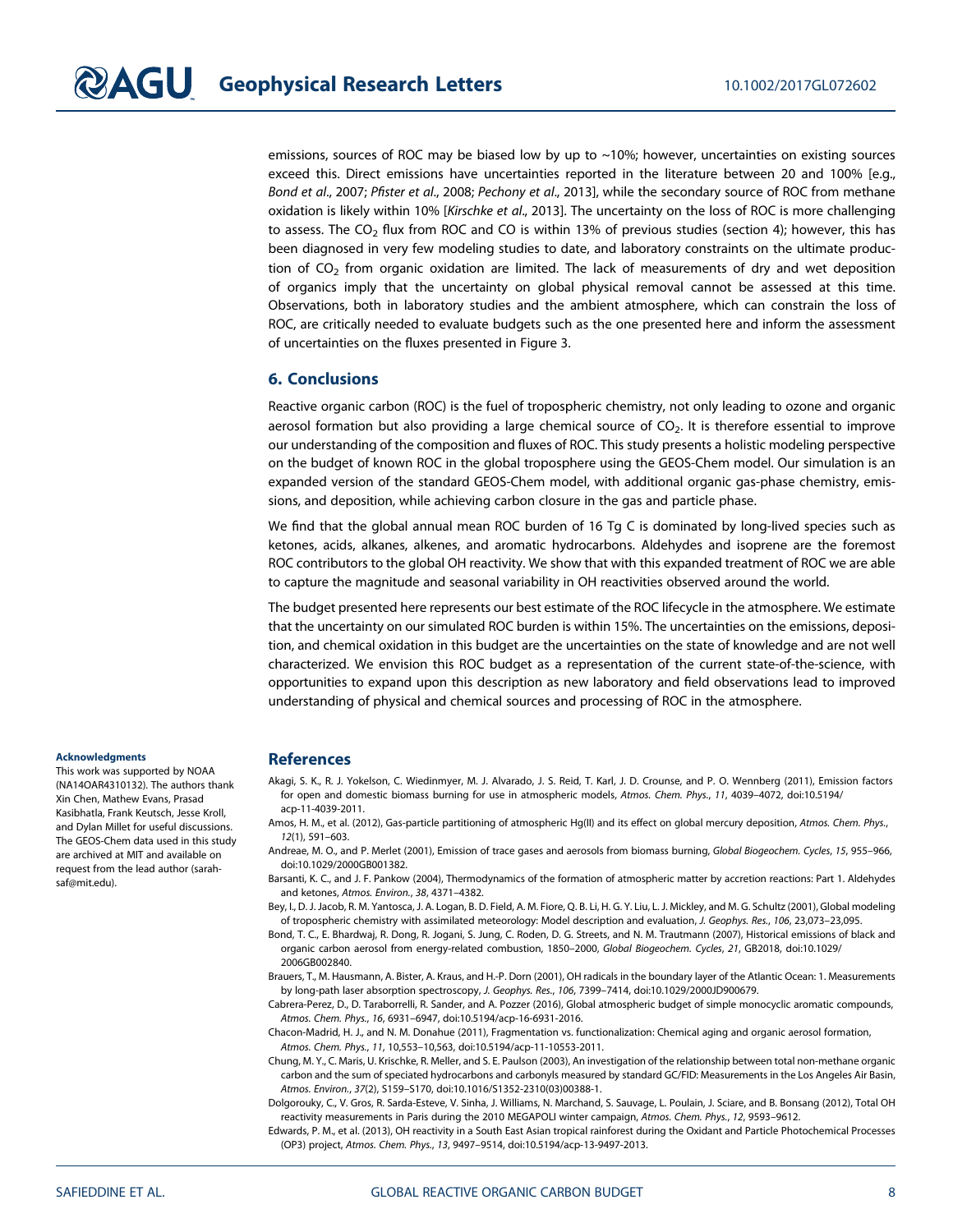- Ervens, B., B. J. Turpin, and R. J. Weber (2011), Secondary organic aerosol formation in cloud droplets and aqueous particles (aqSOA): A review of laboratory, field and model studies, Atmos. Chem. Phys., 11, 11,069–11,102, doi:[10.5194/acp-11-11069-2011.](https://doi.org/10.5194/acp-11-11069-2011)
- Fischer, E. V., D. J. Jacob, D. B. Millet, R. M. Yantosca, and J. Mao (2012), The role of the ocean in the global atmospheric budget of acetone, Geophys. Res. Lett., 39, L01807, doi[:10.1029/2011GL050086](https://doi.org/10.1029/2011GL050086).
- Fischer, E. V., et al. (2014), Atmospheric peroxyacetyl nitrate (PAN): A global budget and source attribution, Atmos. Chem. Phys., 14, 2679–2698, doi:[10.5194/acp-14-2679-2014](https://doi.org/10.5194/acp-14-2679-2014).
- Fisher, J. A., et al. (2016), Organic nitrate chemistry and its implications for nitrogen budgets in an isoprene- and monoterpene-rich atmosphere: Constraints from aircraft (SEAC<sup>4</sup>RS) and ground-based (SOAS) observations in the Southeast US, Atmos. Chem. Phys., 16, 5969–5991, doi:[10.5194/acp-16-5969-2016](https://doi.org/10.5194/acp-16-5969-2016).
- Folberth, G., D. A. Hauglustaine, P. Ciais, and J. Lathière (2005), On the role of atmospheric chemistry in the global CO<sub>2</sub> budget, Geophys. Res. Lett., 32, L08801, doi[:10.1029/2004GL021812.](https://doi.org/10.1029/2004GL021812)
- Goldstein, A., and I. Galbally (2007). Known and unexplored organic constituents in the Earth's atmosphere, Environ, Sci. Technol., 40(5). 1514–1521.
- Guenther, A. B., X. Jiang, C. L. Heald, T. Sakulyanontvittaya, T. Duhl, L. K. Emmons, and X. Wang (2012), The Model of Emissions of Gases and Aerosols from Nature version 2.1 (MEGAN2.1): An extended and updated framework for modeling biogenic emissions, Geosci. Model Dev., 5, 1471–1492, doi[:10.5194/gmd-5-1471-2012.](https://doi.org/10.5194/gmd-5-1471-2012)

Guenther, A., T. Karl, P. Harley, C. Wiedinmyer, P. I. Palmer, and C. Geron (2006), Estimates of global terrestrial isoprene emissions using MEGAN (Model of Emissions of Gases and Aerosols from Nature), Atmos. Chem. Phys., 6, 3181–3210.

Hallquist, M., et al. (2009), The formation, properties and impact of secondary organic aerosol: Current and emerging issues, Atmos. Chem. Phys., 9(14/2), 5155–5236, doi:[10.5194/acp-9-5155-2009](https://doi.org/10.5194/acp-9-5155-2009).

Heald, C. L., et al. (2008), Total observed organic carbon (TOOC) in the atmosphere: A synthesis of North American observations, Atmos. Chem. Phys., 8, 2007–2025, doi:[10.5194/acp-8-2007-2008](https://doi.org/10.5194/acp-8-2007-2008).

- Heald, C. L., D. A. Ridley, S. M. Kreidenweis, and E. E. Drury (2010), Satellite observations cap the atmospheric organic aerosol budget, Geophys. Res. Lett., 37, L24808, doi[:10.1029/2010GL045095](https://doi.org/10.1029/2010GL045095).
- Heald, C. L., et al. (2011), Exploring the vertical profile of atmospheric organic aerosol: Comparing 17 aircraft field campaigns with a global model, Atmos. Chem. Phys., 11, 12,673–12,696, doi[:10.5194/acp-11-12673-2011.](https://doi.org/10.5194/acp-11-12673-2011)
- Henry, K. M., and N. M. Donahue (2012), Photochemical aging of α-Pinene secondary organic aerosol: Effects of OH radical sources and photolysis, J. Phys. Chem. A, 116(24), 5932–5940, doi[:10.1021/jp210288s](https://doi.org/10.1021/jp210288s).
- Hodzic, A., P. S. Kasibhatla, D. S. Jo, C. D. Cappa, J. L. Jimenez, S. Madronich, and R. J. Park (2016), Rethinking the global secondary organic aerosol (SOA) budget: Stronger production, faster removal, shorter lifetime, Atmos. Chem. Phys., 16, 7917–7941, doi[:10.5194/](https://doi.org/10.5194/acp-16-7917-2016) [acp-16-7917-2016](https://doi.org/10.5194/acp-16-7917-2016).
- Henze, D. K., J. H. Seinfield, N. L. Ng, J. H. Kroll, T.-M. Fu, D. J. Jacob, and C. L. Heald (2008), Global modeling of secondary organic aerosol formation from aromatic hydrocarbons: High- vs. low-yield pathways, Atmos. Chem. Phys., 8, 2405–2420.
- Hoyle, C. R., T. Berntsen, G. Myhre, and I. S. A. Isaksen (2007), Secondary organic aerosol in the global aerosol—Chemical transport model Oslo CTM2, Atmos. Chem. Phys., 7, 5675–5694, doi:[10.5194/acp-7-5675-2007](https://doi.org/10.5194/acp-7-5675-2007).
- Intergovernmental Panel on Climate Change (2014), Climate Change 2014: Synthesis Report. Contribution of Working Groups I, II and III to the Fifth Assessment Report of the Intergovernmental Panel on Climate Change, edited by R. K. Pachauri and L. A. Meyer, 151 pp., IPCC, Geneva, Switzerland.
- Jacob, D. J., B. D. Field, Q. Li, D. R. Blake, J. de Gouw, C. Warneke, A. Hansel, A. Wisthaler, H. B. Singh, and A. Guenther (2005), Global budget of methanol: Constraints from atmospheric observations, J. Geophys. Res., 110, D08303, doi:[10.1029/2004JD005172.](https://doi.org/10.1029/2004JD005172)
- Jathar, S. H., S. C. Farina, A. L. Robinson, and P. J. Adams (2011), The influence of semi-volatile and reactive primary emissions on the abundance and properties of global organic aerosol, Atmos. Chem. Phys., 11, 7727–7746, doi:[10.5194/acp-11-7727-2011.](https://doi.org/10.5194/acp-11-7727-2011)
- Jo, D. S., R. J. Park, M. J. Kim, and D. V. Spracklen (2013), Effects of chemical aging on global secondary organic aerosol using the volatility basis set approach, Atmos. Environ., 81, 230–244.

Kanakidou, M., et al. (2005), Organic aerosol and global climate modeling: A review, Atmos. Chem. Phys., 5, 1053–1123.

Kanakidou, M., et al. (2012), Atmospheric fluxes of organic N and P to the global ocean, Global Biogeochem. Cycles, 26, GB3026, doi[:10.1029/](https://doi.org/10.1029/2011GB004277) [2011GB004277.](https://doi.org/10.1029/2011GB004277)

Kirschke, S., et al. (2013), Three decades of global methane sources and sinks, Nat. Geosci., 6, 813–823, doi:[10.1038/ngeo1955](https://doi.org/10.1038/ngeo1955).

Kloster, S., J. Feichter, E. M. Reimer, K. D. Six, P. Stier, and P. Wetzel (2006), DMS cycle in the marine ocean-atmosphere system: A global model study, Biogeosciences, 3(1), 29–51.

Knote, C., et al. (2014), Simulation of semi-explicit mechanisms of SOA formation from glyoxal in aerosol in a 3-D model, Atmos. Chem. Phys., 14, 6213–6239, doi:[10.5194/acp-14-6213-2014.](https://doi.org/10.5194/acp-14-6213-2014)

Kroll, J. H., J. D. Smith, D. L. Che, S. H. Kessler, D. R. Worsnop, and K. R. Wilson (2009), Measurement of fragmentation and functionalization pathways in the heterogeneous oxidation of oxidized organic aerosol, Phys. Chem. Chem. Phys., 11, 8005–8014, doi:[10.1039/b905289e.](https://doi.org/10.1039/b905289e)

Kroll, J. H., C. Y. Lim, S. H. Kessler, and K. R. Wilson (2015), Heterogeneous oxidation of atmospheric organic aerosol: Kinetics of changes to the amount and oxidation state of particle phase organic carbon, J. Phys. Chem. A, 119, 10,767–10,783, doi:[10.1021/acs.jpca.5b06946](https://doi.org/10.1021/acs.jpca.5b06946).

Kuhns, H., E. M. Knipping, and J. M. Vukovich (2005), Development of a United States-Mexico emissions inventory for the Big Bend Regional Aerosol and Visibility Observational (BRAVO) study, J. Air Waste Manage. Assoc., 55, 677–692.

Lamarque, J. F., et al. (2012), CAM- Chem: Description and evaluation of interactive atmospheric chemistry in the Community Earth System Model, Geosci. Model Dev., 5(2), 369–411.

Le Quéré, C., et al. (2014), Global carbon budget 2013, Earth Syst. Sci. Data, 6, 235–263, doi:[10.5194/essd-6-235-2014.](https://doi.org/10.5194/essd-6-235-2014)

- Lelieveld, J., S. Gromov, A. Pozzer, and D. Taraborrelli (2016), Global tropospheric hydroxyl distribution, budget and reactivity, Atmos. Chem. Phys., 16, 12,477–12,493, doi[:10.5194/acp-16-12477-2016.](https://doi.org/10.5194/acp-16-12477-2016)
- Lim, S. S., et al. (2012), A comparative risk assessment of burden of disease and injury attributable to 67 risk factors and risk factor clusters in
- 21 regions, 1990–2010: A systematic analysis for the Global Burden of Disease Study 2010, *Lancet, 380,* 2224–2260.<br>Liu, H., D. J. Jacob, I. Bey, and R. M. Yantosca (2001), Constraints from <sup>210</sup>Pb and <sup>7</sup>Be on wet deposit three-dimensional chemical tracer model driven by assimilated meteorological fields, J. Geophys. Res., 106, 12,109–12,128, doi:[10.1029/](https://doi.org/10.1029/2000JD900839) [2000JD900839](https://doi.org/10.1029/2000JD900839).
- Lou, S., et al. (2010), Atmospheric OH reactivities in the Pearl River Delta—China in summer 2006: Measurement and model results, Atmos. Chem. Phys., 10, 11,243–11,260, doi[:10.5194/acp-10-11243-2010.](https://doi.org/10.5194/acp-10-11243-2010)
- Luo, G., and F. Yu (2010), A numerical evaluation of global oceanic emissions of alpha-Pinene and isoprene, Atmos. Chem. Phys., 10, 2007–2015.